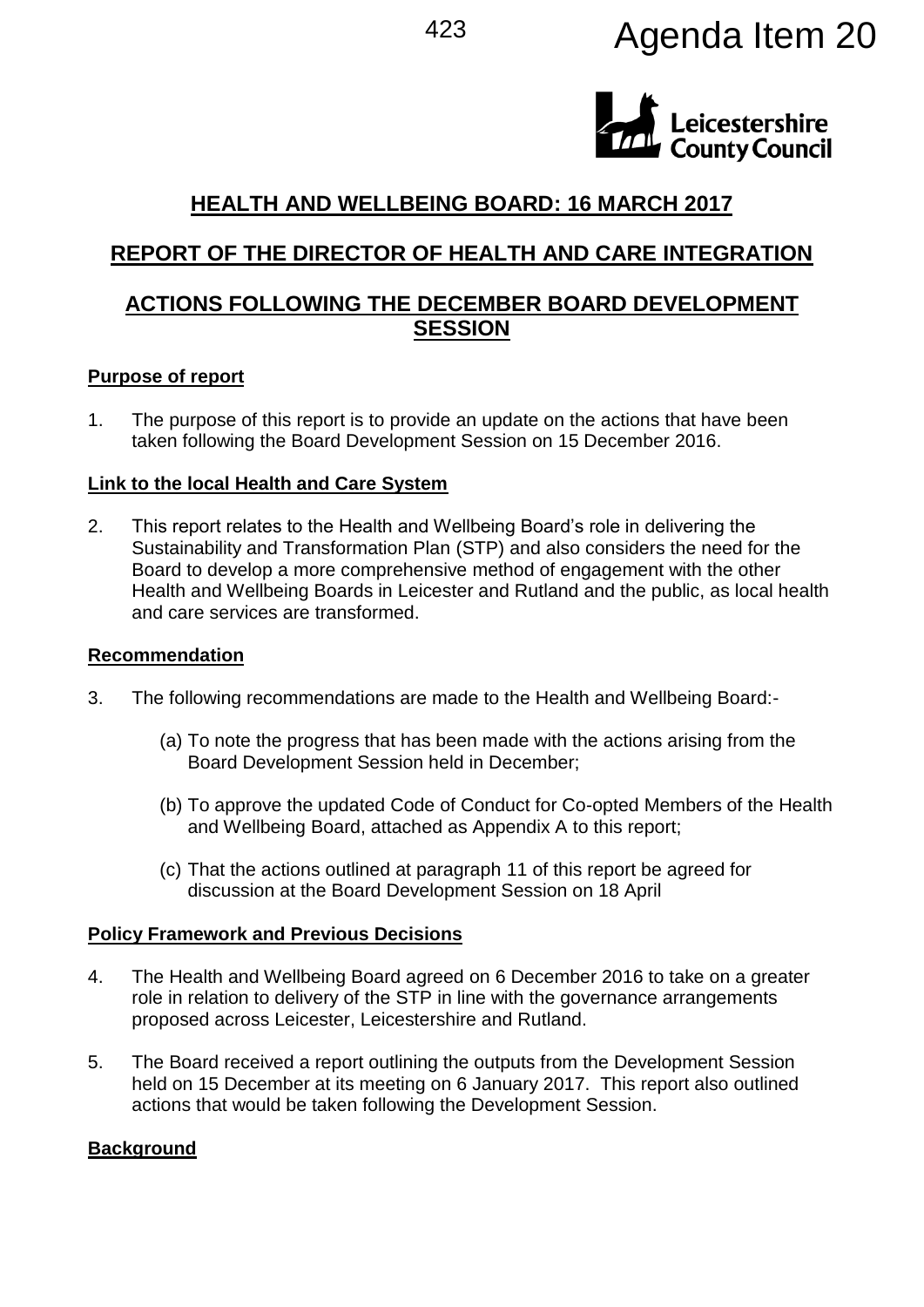- 6. The Health and Wellbeing Board holds an annual development session towards the end of the year to consider partners' commissioning intentions the following year and to ensure that risks, issues and pressures are discussed and addressed jointly.
- 7. The purpose of the 2016 development session was:
	- a) To receive an initial briefing on the STP areas where the Health and Wellbeing Board will have a lead role;
	- b) To consider the Health and Wellbeing Board's role in relation to the STP;
	- c) To ensure that priorities for 2017/18 are aligned with the STP;
	- d) To ensure partners have an overview of commissioning intentions across the system for the forthcoming financial year and to consider risks and issues across the partnership arising from these.
- 8. An update on the actions agreed in relation to the STP areas of focus is set out below:-

| <b>Action</b>                                                                                                                                                                                                                                                                                                                                                                                                                                                      | <b>Update</b>                                                                                                                                                                                                                                                                                                                                                                                                                                                                                                                                                                                                       | <b>Date for</b><br><b>Completion</b> |
|--------------------------------------------------------------------------------------------------------------------------------------------------------------------------------------------------------------------------------------------------------------------------------------------------------------------------------------------------------------------------------------------------------------------------------------------------------------------|---------------------------------------------------------------------------------------------------------------------------------------------------------------------------------------------------------------------------------------------------------------------------------------------------------------------------------------------------------------------------------------------------------------------------------------------------------------------------------------------------------------------------------------------------------------------------------------------------------------------|--------------------------------------|
| Review the protocol between<br>the Health and Wellbeing<br>Board, Health Overview and<br><b>Scrutiny Committee and</b><br>Healthwatch Leicestershire in<br>the light of the STP<br>arrangements.                                                                                                                                                                                                                                                                   | The Protocol has been revised and<br>arrangements are being made to seek<br>the input of Healthwatch Leicestershire<br>and the Health Overview and Scrutiny<br>Committee prior to it being submitted to<br>the Health and Wellbeing Board on 1<br>June.                                                                                                                                                                                                                                                                                                                                                             | 1 June 2017                          |
| Produce a protocol defining<br>how the three Health and<br>Wellbeing Boards in<br>Leicester, Leicestershire and<br>Rutland will engage with<br>each other on the STP.                                                                                                                                                                                                                                                                                              | Arrangements are being made for the<br>Chairs of the LLR Health and Wellbeing<br>Boards to meet quarterly with the Lay<br>Chairs of NHS bodies to discuss issues<br>of mutual concern relating to the STP.<br>This is being managed through the STP<br>Programme Office.                                                                                                                                                                                                                                                                                                                                            | <b>June 2017</b>                     |
| Work with STP<br>communications leads to<br>develop key communications<br>messages for the two lead<br>areas, setting out the benefits<br>for each locality and<br>clarifying:-<br>The role of the STP;<br>$\bullet$<br>The role of the Health<br>$\bullet$<br>and Wellbeing Board;<br>The role of individual<br>organisations; and<br>The role of individual<br>$\bullet$<br>members of the Health<br>and Wellbeing Board<br>in communications and<br>engagement. | Initial key messages have been<br>developed and the STP public summary<br>was published in February. These<br>messages will continue to be refreshed<br>as the areas of work develop further.<br>Arrangements are being made to clarify<br>the role of the Health and Wellbeing<br>Board and individual organisations in<br>the STP. A draft terms of reference<br>covering the duties of the STP Senior<br>Leadership Team, governing body,<br>Health and Wellbeing Board and areas<br>of responsibility has been developed.<br>This will be presented to the June<br>Health and Wellbeing Board once<br>approved. | February 2017                        |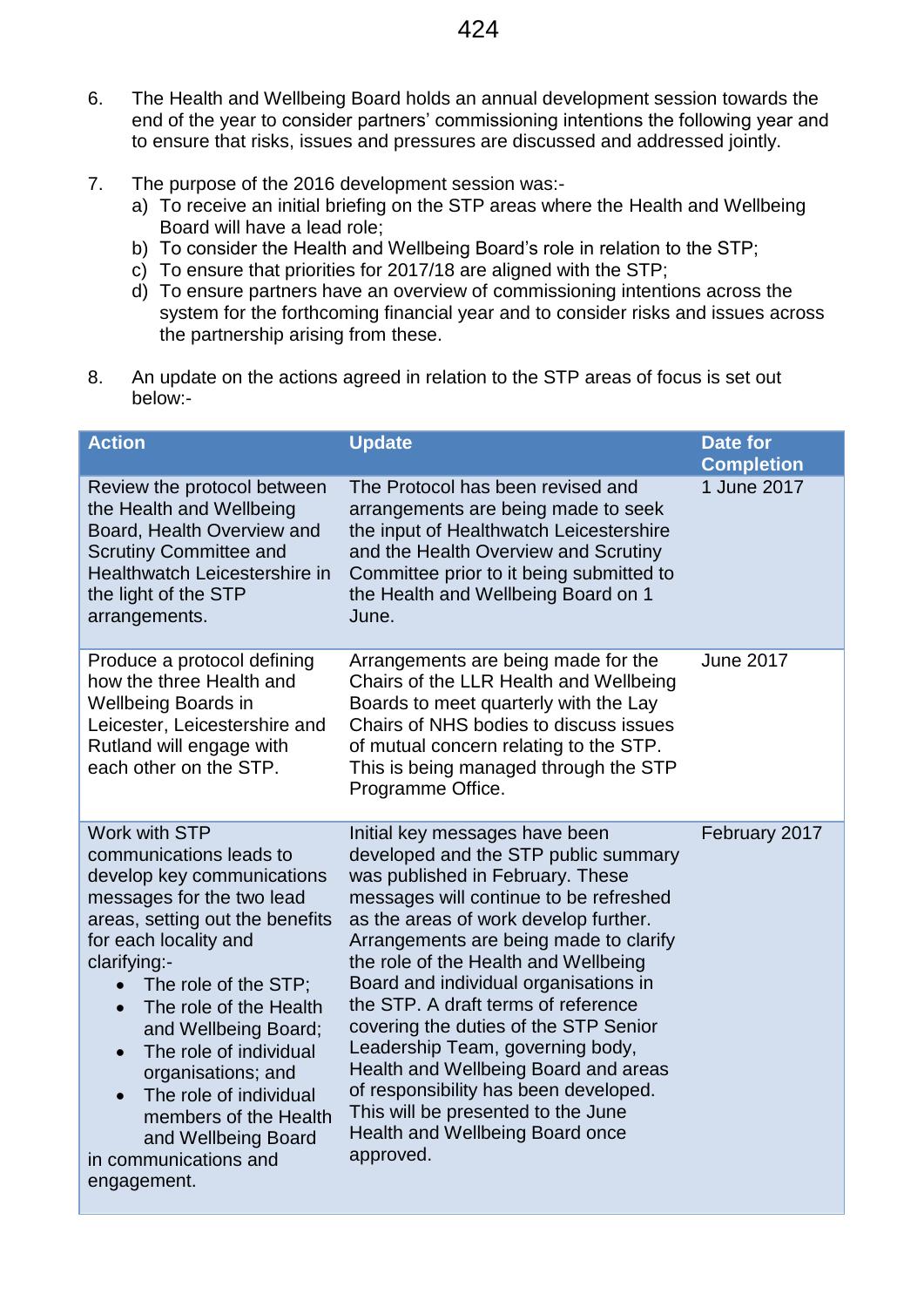| Update the guidance on<br>declarations of interest for<br>Board Members, recognising<br>that some Board members<br>will have senior roles in<br>delivering the STP and will<br>not be able to participate in<br>confirm and challenge<br>sessions relating to their<br>areas of responsibility. | The guidance has been updated and is<br>appended to this report for approval. | March 2017 |
|-------------------------------------------------------------------------------------------------------------------------------------------------------------------------------------------------------------------------------------------------------------------------------------------------|-------------------------------------------------------------------------------|------------|
|                                                                                                                                                                                                                                                                                                 |                                                                               |            |

#### Code of Conduct

9. The Code of Conduct has been amended to include a new paragraph 4.5 which states that where a Health and Wellbeing Board member is also an STP lead officer and is presenting relevant STP work, that Board member will declare a disclosable pecuniary interest as there is a conflict between the member's employment and role of the Board. However, the Board member will remain in the room to present the item and answer questions. If there is a vote, the Board member should leave the room at that point.

#### Actions arising from Discussion of Commissioning Intentions

- 10. The Development Session held in December included brief presentations from each Board Member with commissioning responsibilities of the key risks and pressures they faced in the coming year, outlining where they felt these would have an effect on the wider health and care system.
- 11. The discussion at the Development Session identified a number of mitigating actions that could be taken. It is proposed that there is a presentation at the Board Development Session on 18 April outlining any progress that has been made following the Development Session. Key actions related to:-
	- (i) Whole Life Disability;
	- (ii) The development of a Children and Young People's Plan for Leicestershire;
	- (iii) Articulating a consistent, easy to understand offer describing how District Councils support prevention and demand management;
	- (iv) Joint working on cyber crime in relation to frail older people;
	- (v) Extend the housing enabler for hospital discharge to community hospitals;
	- (vi) The use of a consistent prioritisation tool across health and social care, such as the Public Health tool which enabled a judgement to be made on the relative importance of the issues which needed to be taken into account when making commissioning decisions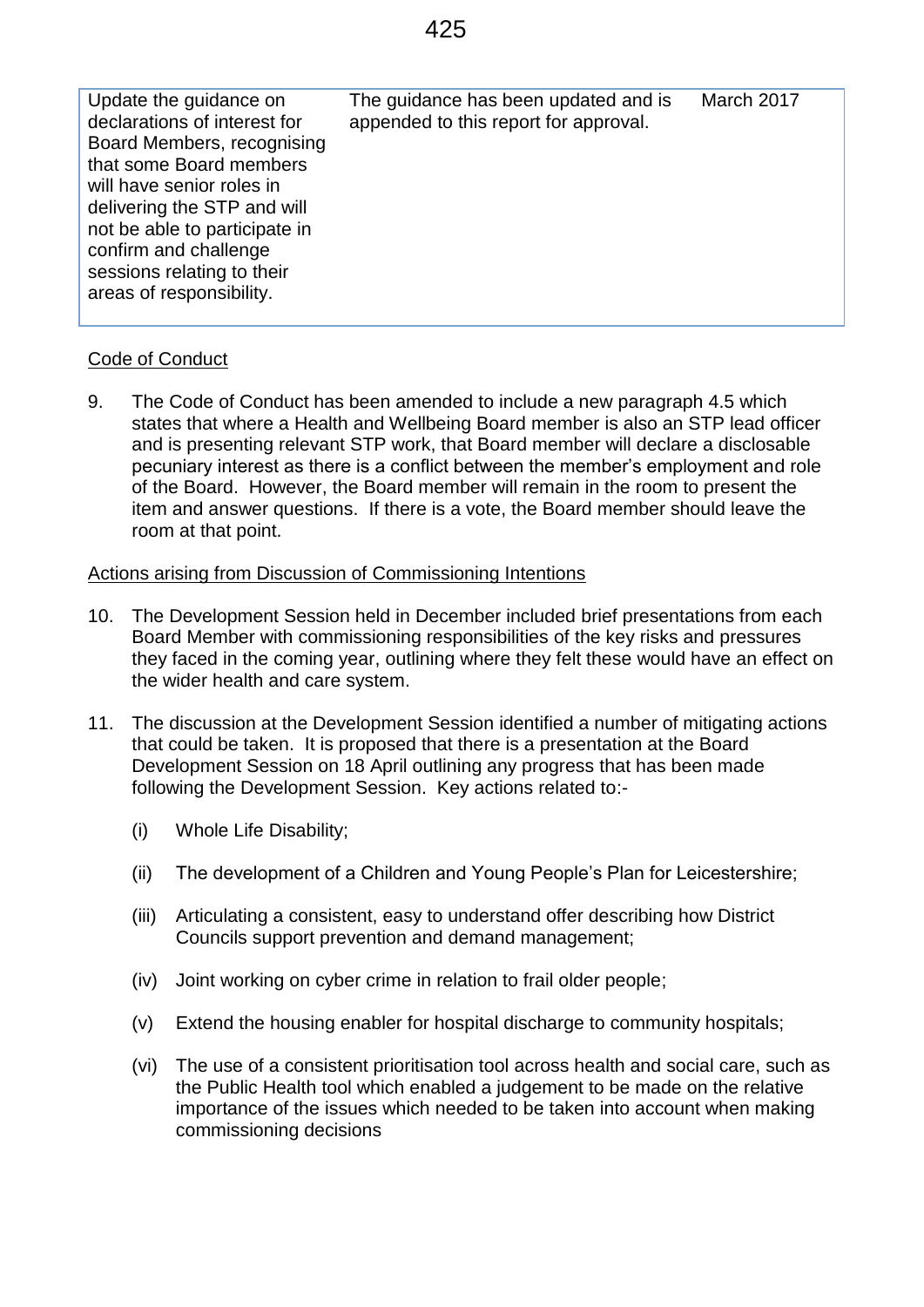12. Further discussion regarding the incorporation of the Police 101 service into the Integrating Points of Access project had identified that it would not be possible to take this proposal forward at this stage.

#### **Role of the Health and Wellbeing Board in Communications and Engagement.**

- 13. The development session held in December identified the need for a more focused communications and engagement campaign relating to self-care. The idea of a public awareness raising campaign has been discussed with communications colleagues across partner organisations.
- 14. An outline communications campaign plan has been developed. The aim of the campaign will be to inform and engage local people to take responsibility for their health and wellbeing to achieve the best possible quality of life. This will be achieved by providing tips on staying safe, well and independent and signposting to local and national resources.
- 15. The campaign will be based on monthly activity linked to local or national campaigns e.g. May - physical activity (national walking month). The theme for each month will be planned with partners over the coming month – a proposed campaign calendar is included below. This will be co-ordinated with the STP comms group and themed communication from STP workstreams, such as Home First and Integrated Locality Teams, will be added to this grid. Activities relating to STP consultation will also be added once the timescales are known.

| <b>May</b>                                                                             | June                                                                  | July                                           |
|----------------------------------------------------------------------------------------|-----------------------------------------------------------------------|------------------------------------------------|
| Walking month -                                                                        | - Be Clear on Cancer                                                  | <b>Physical activity (Change)</b>              |
| physical activity                                                                      | - Bike week                                                           | 4 Life)                                        |
| <b>August</b>                                                                          | <b>September</b>                                                      | <b>October</b>                                 |
| <b>Physical activity (Change)</b>                                                      | Be Food Smart (Change 4                                               | Stoptober - stop                               |
| 4 Life)                                                                                | $Life$ ) – healthy eating                                             | smoking                                        |
| <b>November</b><br>- Stay Well this Winter -<br>flu jabs<br>- Lung Cancer<br>awareness | <b>December</b><br>Stay Well this Winter – flu<br>jabs, pharmacy, A&E | January<br>New Year New You -<br>One You (PHE) |
| <b>February</b><br>National heart month                                                | <b>March</b><br>Ovarian & prostate cancer<br>awareness                | <b>April</b>                                   |

- 16. A partner resource pack including articles, press release, social media and artwork will be developed for each month for use across partners. We will encourage residents to visit First Contact Plus, District/Borough Council sport and recreation web pages, the health and care integration website and Leicestershire County Council website for information and advice.
- 17. The campaign is initially planned to run from May 2017 and will be evaluated throughout.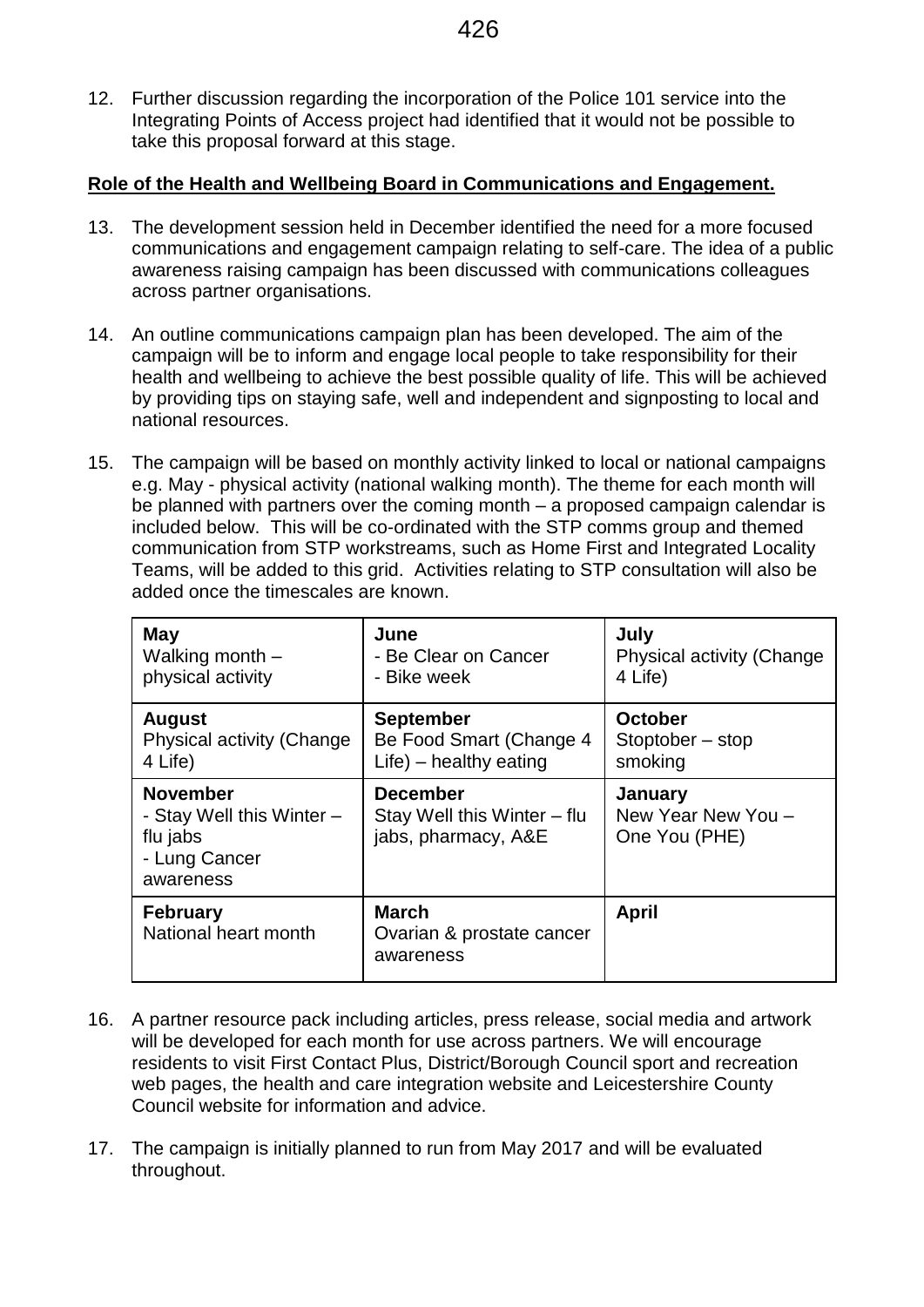### **Resource Implications**

18. The actions arising from this report will be delivered within existing resources. The communications actions will be scoped and discussed with the Leicestershire County Council communications team and communications teams across Leicester, Leicestershire and Rutland to establish any resources constraints.

## **Background papers**

Report to the Health and Wellbeing Board on 6 December – Sustainability and Transformation Plan: Role of the Health and Wellbeing Board <http://ow.ly/t8yY307oG6O>

Report to the Health and Wellbeing Board on 5 January – Outputs of the December Development Session <http://politics.leics.gov.uk/documents/s125463/Outputs%20from%20Development%20Session.pdf>

## **Circulation under the Local Issues Alert Procedure**

None

#### **List of Appendices**

Appendix A – Code of Conduct for Co-opted Members of the Health and Wellbeing Board Appendix B – Public Prevention Campaign

#### **Officers to Contact**

Cheryl Davenport Director of Health and Care Integration (Joint Appointment) Telephone: 0116 305 4212 Email: [Cheryl.davenport@leics.gov.uk](mailto:Cheryl.davenport@leics.gov.uk)

Rosemary Palmer Democratic Services Manager Telephone: 0116 305 6098 Email: [rosemary.palmer@leics.gov.uk](mailto:rosemary.palmer@leics.gov.uk)

Sally Kilbourne Senior Communications Officer Telephone: 0116 305 5749 Email: sally.kilbourne@leics.gov.uk

#### **Relevant Impact Assessments**

Equality and Human Rights Implications

19. The role of the Health and Wellbeing Board is to collectively tackle health inequalities and to make sure that all people can access health and care when they need to.